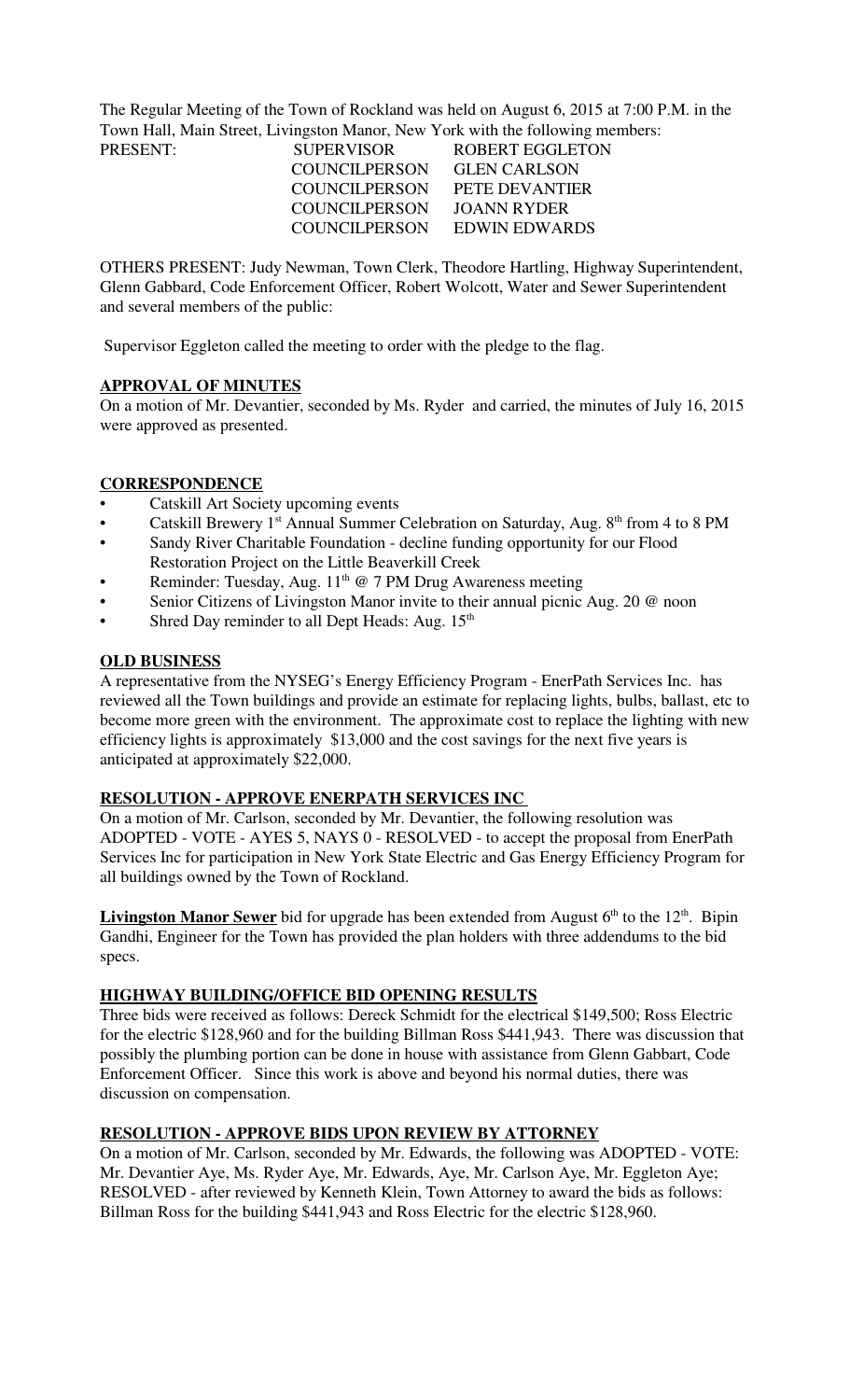# *REGULAR MEETING, TOWN OF ROCKLAND, AUGUST 6, 2015*

**Cattail Brook site showing** for proposed bids was held on August 4<sup>th</sup>. Supervisor Eggleton advised that six (6) contractors were in attendance at the site showing. The Federal Government will be handling the all aspects of the bidding process, the Town's responsibility will be to pay 25% of the project cost. There was discussion on amount the bid may come in at and whether we would have a say in selecting a bidder.

**Solar PPF Notice of Award** was discussed. Dan Spitzer, Attorney for the Town reviewed the bid from SolarLiberty. He is familiar with their Company and recommends moving forward. He also suggested possibly including the fire districts and schools. If the schools and fire districts are interested, they will have to provide electric data for their buildings. The Solar Company who presented the bid will be at the next Board meeting to review their proposal. Supervisor Eggleton will contact the schools and fire districts to have them send a representative to the next meeting if they are interested in electric usage savings.

## **NEW BUSINESS**

## **RESOLUTION - FOR RSTP IMPROVEMENTS**

On a motion of Mr. Carslon, seconded by Ms. Ryder, the following resolution was ADOPTED - VOTE - AYES 5, NAYS 0 - RESOLVED - that the Town of Rockland authorizes and appropriates a minimum of 20% local match as required by the Engineering Planning Grant Program from the RSTP Improvements project. Under the Engineering Planning Grant Program, this local match must be at least 20% of the total project cost. The maximum local share appropriated subject to any changes agreed to by Supervisor, Robert Eggleton shall not exceed (\$6,000, based upon 20% of total project costs) based upon a total estimated maximum project cost of \$30,000. Supervisor, Robert Eggleton may increase this local match through the use of in kind services without further approval from the Town of Rockland.

## **RESOLUTION - SEQR TYPE II DETERMINATION**

On a motion of Mr. Devantier, seconded by Mr. Carlson, the following resolution was ADOPTED - VOTE - AYES 5, NAYS 0 - WHEREAS, 6 NYCRR Section 617.5 (Title 6 of the New York Code of Rules and Regulations) under the State Environmental Quality Review Act (SEQR) provides that certain actions identified in subdivision © of the section are not subject to environmental review under the Environmental Conservation Law: NOW, THEREFORE, BE IT RESOLVED - that the Town of Rockland hereby determines that the proposed RSTP Engineering Improvement Grant is a Type II action in accordance with 6 NYCRR Section 617.5(c) (18) which constitutes the "information collection including basic data collection and research, water quality and pollution studies, traffic counts, engineering studies, surveys, subsurface investigations and soils studies that do not commit the agency to undertake, fund or approve any Type I or Unlisted Action" and is therefore

not subject to review under 6 NYCRR Part 617.

**Town Clerk's** monthly report was presented.

**Water/Sewer** weekend duty schedule was presented.

### **DEPARTMENT HEADS**

**Ted Hartling, Highway Superintendent** reported that the drain at the highway barn is plugged and he is getting quotes to have it drained.

The highway stone bid opening has been set for August  $27<sup>th</sup>$  @ 11 AM. A notice has been submitted to our local paper.

Ted addressed an issue with the catch basin on Railroad Avenue. He will need to install an extension box which will be paid for by the property owner since their driveway was constructed over the catch basin.

The Beaverkill Covered Bridge rehabilitation project has begun and they contacted Ted regarding the color and style of the new roof. The consensus is to stay with the same color and style to allow the snow to slide off easily.